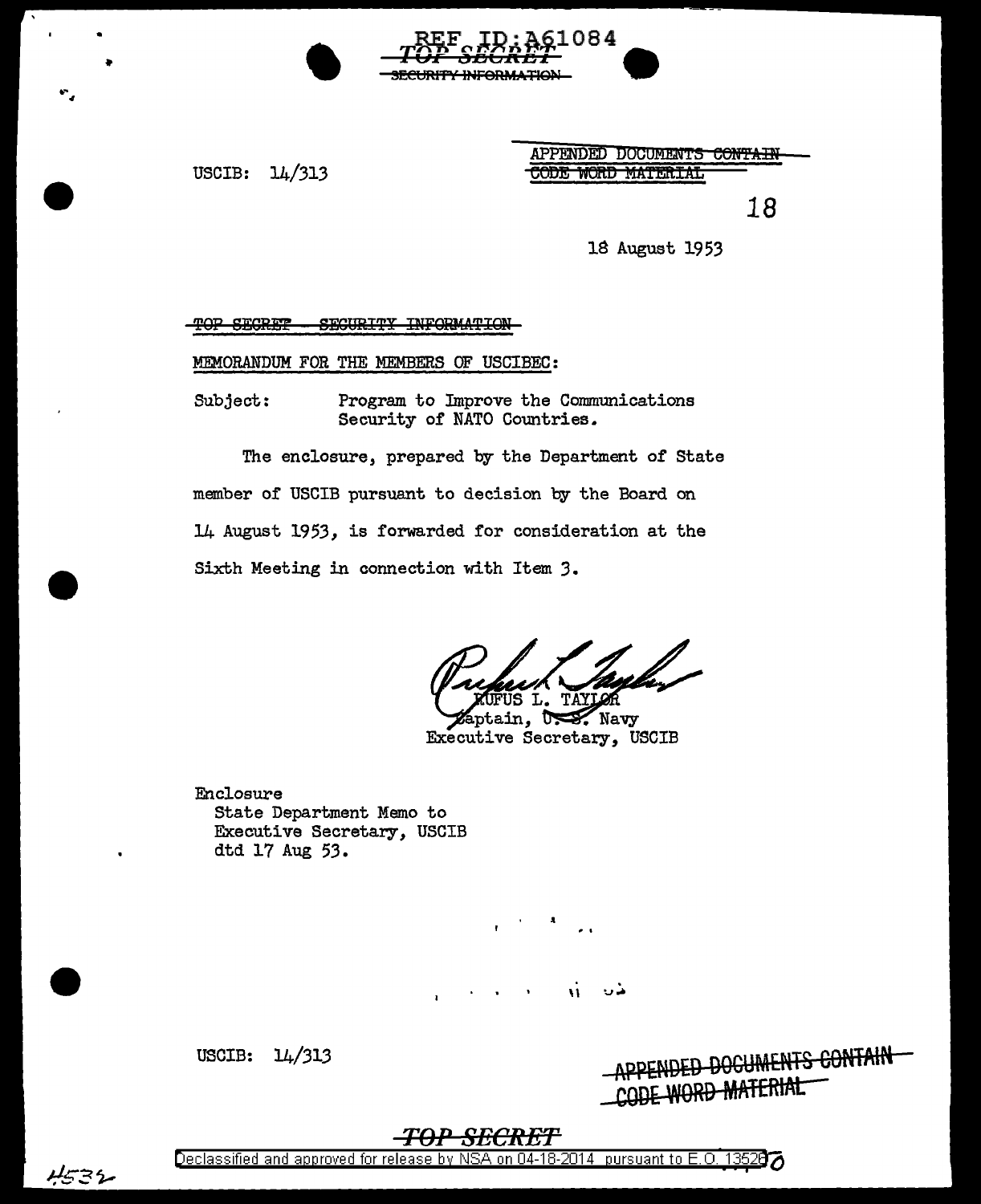

### SPECIAL ASSISTANT TO THE SECRETARY OF STATE **WASHINGTON**

**GEORET CANOE -**SECURITY INFORMATION 17 August 1953

MEMORANDUM FOR THE EXECUTIVE SECRETARY. USCIB

**SUBJECT:** Program to Improve the Communications Security of NATO Countries

REFERENCE: USCIB 23/70

1. The proposals presented in this memorandum are submitted in response to the decision of USCIB, at its Eighty-eighth Meeting on 10 July 1953. that the Department of State should be the cognizant US authority with respect to certain preliminary steps contained in the Report of the recent US-UK Conference on the Communications Security (COMSEC) of NATO Countries. These proposals have been approved by the Secretary of State. The specific preliminary steps which they concern are the determination of (a) the nature of the initial approach to the French and (b) the terms of reference and composition of the Combined (US-UK) Working Group to be set up in Washington to facilitate coordination of this program.

2. Considerations affecting the initial approach to the French.

| prepare |
|---------|

Enclosure with USCIB: 14/313.

 $EO$  3.3(h)(2) PL 86-36/50 USC 3605

SECRET CANOE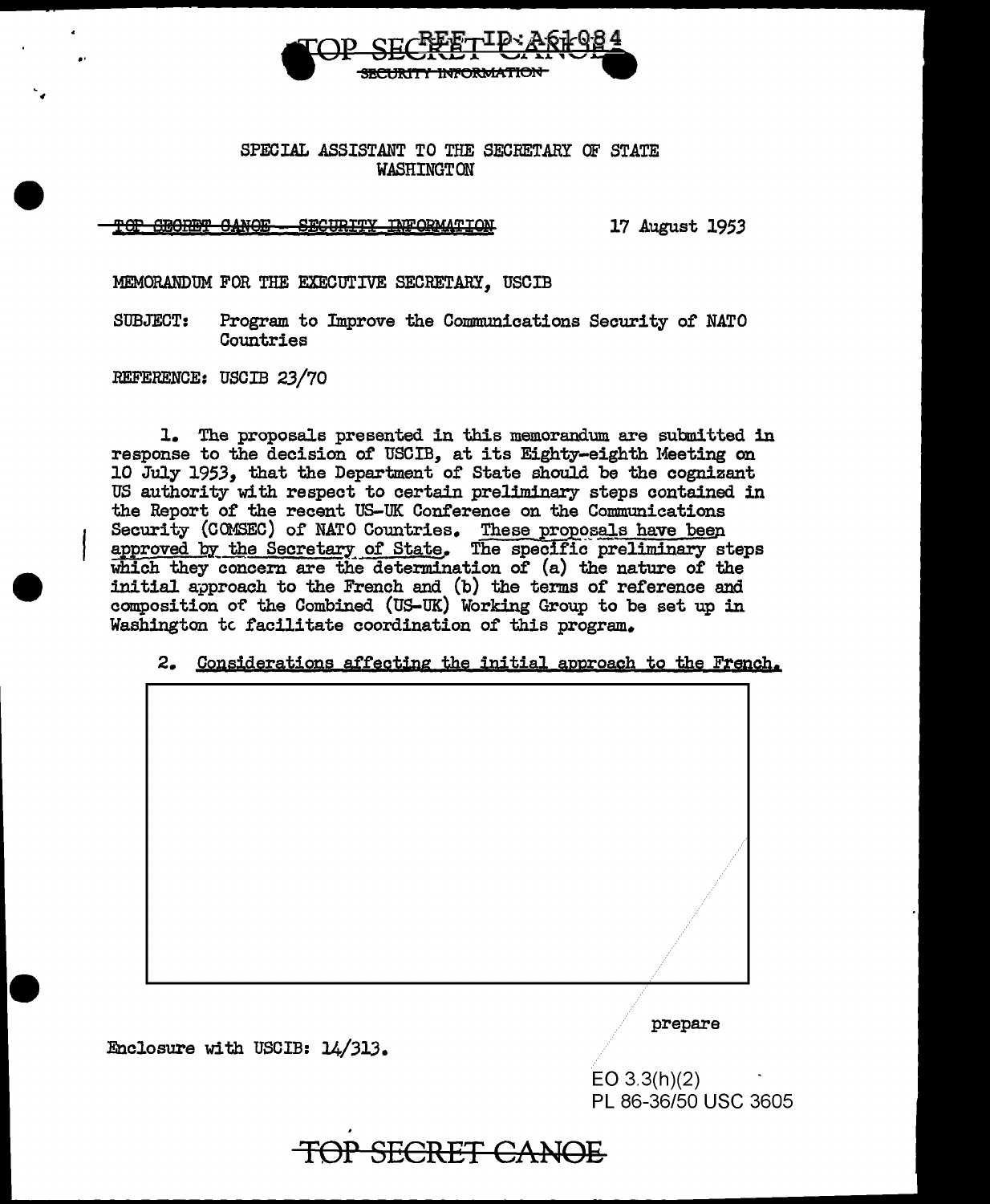**TECURITY INFORMATION<br>
SECRET CANOE - SECURITY INFORMATION** 

**TOP SECRET CANOF** 

agreete use the existing standing Group week. To p prepare jointly with the US and UK a set of minimum COMSEC standards and procedures to be applied throughout the NATO countries and then to assure that these standards and

 $\overline{\tt REF-ID:AG1084}$ 

procedures can be met within the French Government before proposing them to others.

..

,,

c. It will be imperative that all contacts made within the French Government are secure and are given adequate authority-.

d. The Tripartite Security Working Group (US-UK-French), Just which has been in existence since 1950, would appear to offer the best means of achieving an orderly and secure 2 military arrangement for direct discussion between the proper COMSEC authorities of the three governments. Although the work of this Group has not heretofore included CCMSEC matters, the Group has developed cooperative and secure contacts among responsible French authorities in general security matters.

3. The initial approach to the French. To assure wholehearted cooperation by the French in sponsoring jointly with the US and UK the overall program tor other NATO countries and in making effective improvements in French COMSEC, the French Government should be approached first at the cabinet level. The project should then be assigned to the Tripartite Security Survey Group to establish proper contact between COMSEC authorities of' the three governments. As a practical matter, and as a means of achieving the greatest possible compulsion, this approach should be undertaken jointly by US and UK representatives.

a. Phase 1. At the cabinet level the French **covernment** should be requested by the US and UK ambassadors  $\overline{M}$  *i promulgation* to agree in principle that the overall security of NATO requires that a broad program be undertaken to improve  $\mathcal{A}_{\mu}$ ,  $\mathcal{A}_{\mu}$  the security of the national communications of NATO  $\mathcal{A}_{\mu}$ the security of the national communications countries, and that this program should be initiated through the Standing Group as a logical extension of' the \_,- ~-, \_ existing COMSEC program of the NATO organization itself. This improvement should be accomplished by the promulgation of minimum COMSEC standards to be adopted on a NATO-wide basis. To this end the terms of reference of the Tripartite Security Survey should be extended to include the preliminary development and application or these standards on a \_. ~ .\$f\. 'fb '''f'>.LL development and application of these standards on a<br>tripartite basis. This phase should be handled by the Zeran State and the Foreign Office.

 $\sim$   $\sim$  should then set up a technical sub-group to be composed of b. Phase 2. The Tripartite Security Working Group `appropriate COMSEC authorities selected by the Tripartite

**TOP SECRET** CANOE

**Security** 

*'!.* 

not promulgation<br>of priz. sland.

1'. '....

 $\frac{1}{2}$ 

mental<br>2, stand.

 $\frac{1}{2}$ 

·

also concarge is

rect pun

*e.*